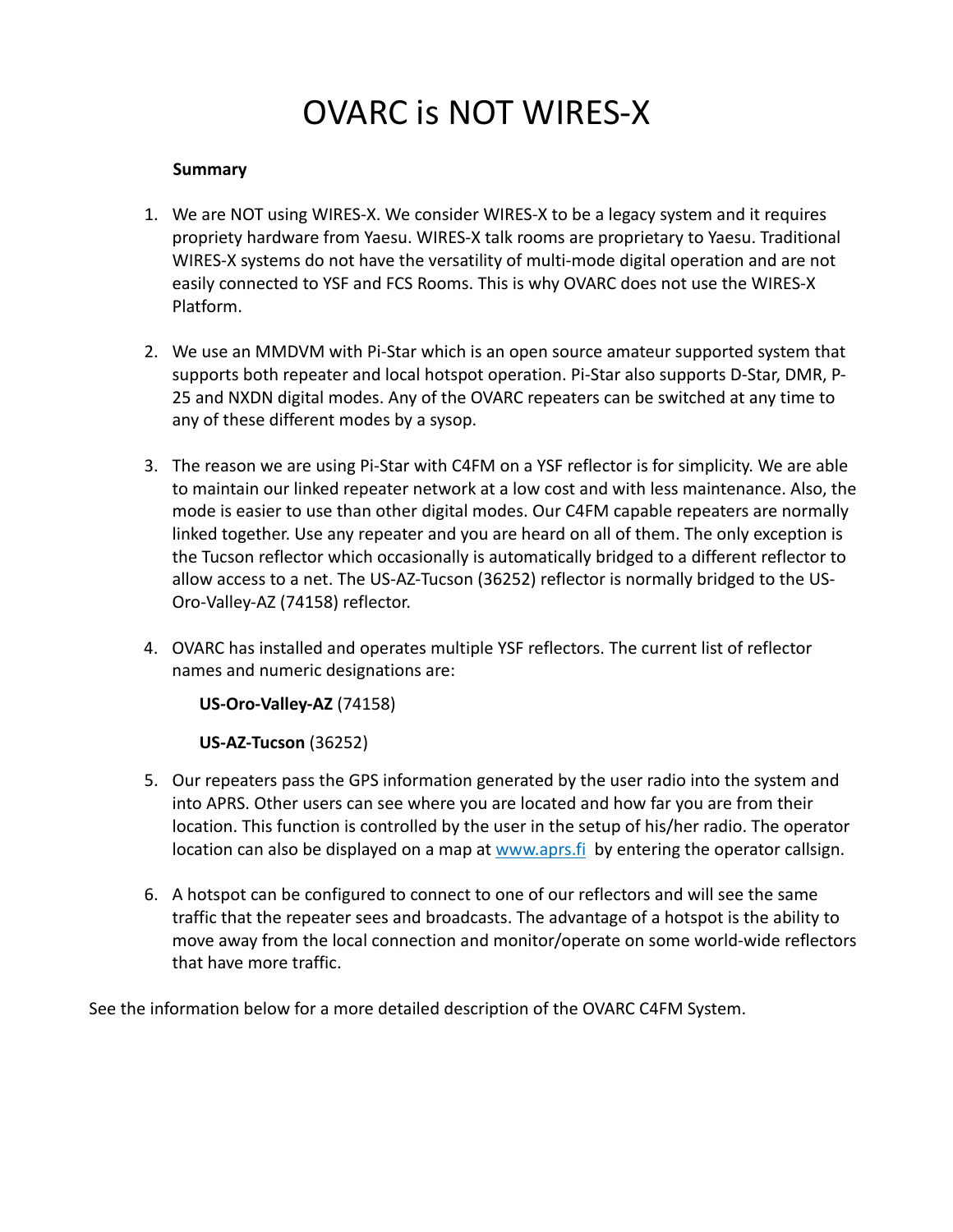A lot of information published about WIRES-X does not apply to our system. There are three C4FM networks currently available for Amateur Radio operation. A network can be viewed as a conference bridge that allows a large number of individual nodes to interact.

The first C4FM networks made available were variations of the WIRES-X system sponsored by Yaesu. This network is accessed by using a proprietary modem marketed by Yaesu or by using some C4FM capable radios that can be configured to supply WIRES-X operation in combination with a special cable and a supporting PC to supply the interface to the Internet. The WIRES-X configuration supports a single digital mode (C4FM). The reflectors in the WIRES-X system are referred to as **rooms**. Wires-X talk rooms are proprietary to Yaesu, require extra Yaesu hardware and are not easily connected to non-WIRES-X reflectors.

We use a Multi-Mode Digital Voice Modem (MMDVM) with Pi-Star, which is an open source amateur supported system that supports both repeater and local hotspot operation. Pi-Star also supports D-Star, DMR, P-25 and NXDN digital modes. Any of the OVARC repeaters can be switched at any time to any of these different modes by a sysop.

Pi-Star supports two C4FM networks – the YSF reflectors that we use. and the FCS reflectors. OVARC uses the YSF network which utilizes a normal infrastructure associated with local and area coverage. The **reflector** itself does not connect to an area, but allows connections from other repeaters and hotspots (nodes) normally in the associated area.

The FCS reflectors have a similar area infrastructure but are expanded to supply state by state reflectors to enable repeaters and hotspots to interconnect using a statewide structure. OVARC originally used the Arizona FCS reflector to interconnect our repeaters but shifted to the YSF system with our own reflectors which have a simpler number system to access a particular reflector.

Our C4FM configured repeaters are normally linked together. Use any repeater and you are heard on all of them. The only exception is the Tucson reflector which occasionally is automatically bridged to a different reflector to allow access to a net. The **US-AZ-Tucson** (36252) reflector is normally bridged to the **US-Oro-Valley-AZ** (74158) reflector. The Calle and Marana repeaters are normally connected to Tucson and the rest are connected to Oro Valley.

OVARC has installed, and currently operates, multiple YSF rooms. We have chosen YSF for its low cost, ease of implementation, low maintenance and non-proprietary design. The current list of room names and numeric designations are:

**US-Oro-Valley-AZ** (74158) – available for general purpose use (PC based)

**US-AZ-Tucson** (36252) – available for general purpose use (Raspberry Pi)

Our repeaters CAN be moved away from an Oro Valley reflector, but not directly to a WIRES-X room. Some WIRES-X rooms may be bridged to a YSF or FCS reflector and usually indicate that connection in the reflector name.